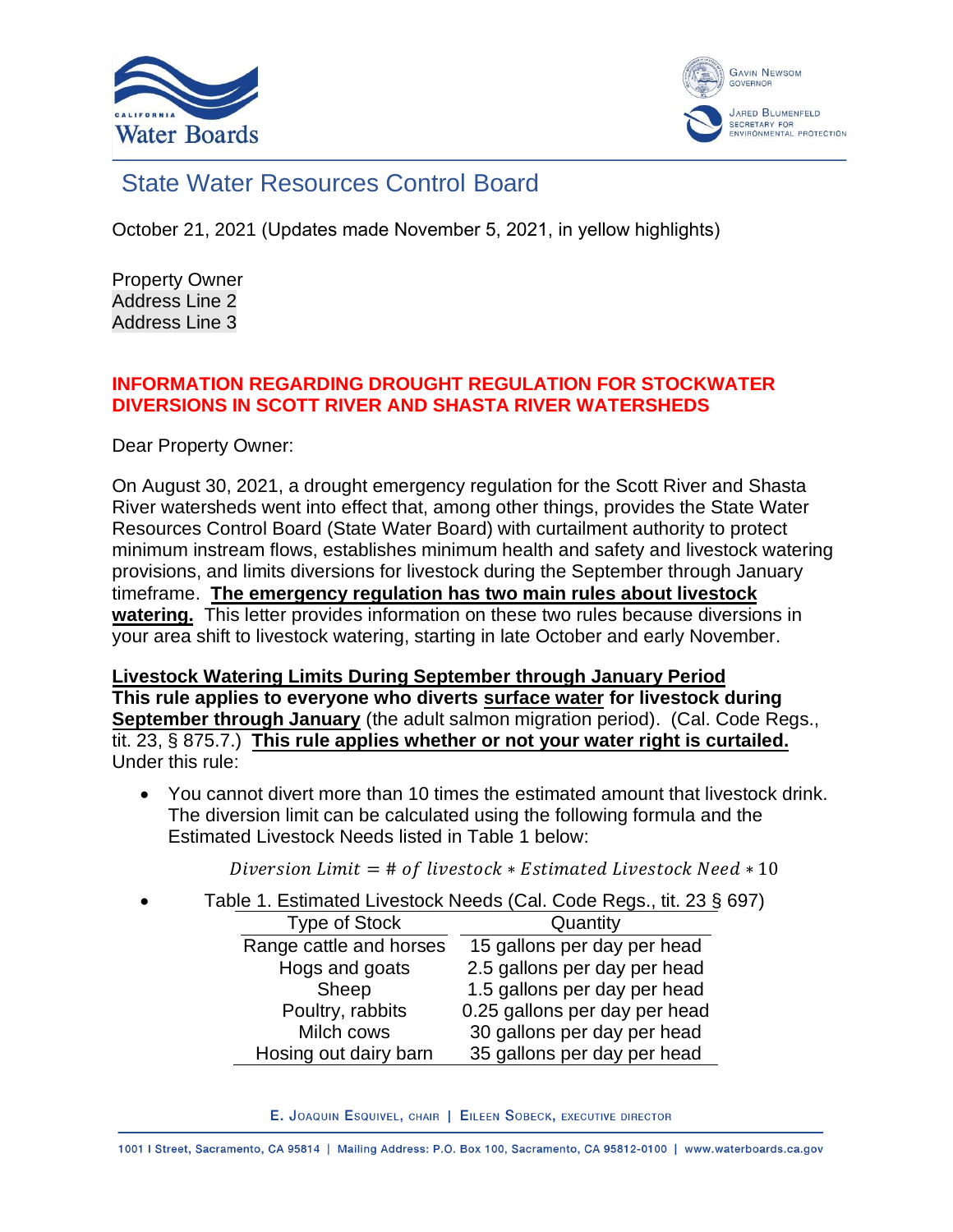• Example Calculation: For a ranch with 300 cattle, the calculation is as follows:

Diversion Limit  $= 300$  head of cattle  $* 15$ gallons  $\frac{5}{\text{per day per head}} * 10$ Diversion Limit = <mark>45,000</mark> gallons  $\frac{1}{day} = 0.07 \text{ cubic foot per second (cfs)}$ 

$$
Conversion Factor: \frac{646,317 \text{ gallons}}{day} = 1 \text{ cfs}
$$

• Bottom Line:

- $\circ$  For this example, you may not divert more than 0.07 cfs to water 300 range cattle.
- $\circ$  The quantity of water is measured at the point of diversion.

If your livestock diversions exceed the amounts allowed, as of September 1, 2021, it is necessary to immediately reduce your diversions to the allowed amounts, and/or find an alternative water supply that complies with the emergency regulation.

For example, if you normally divert water in a long, ditch with a lot of seepage, or if you rely on ditch or pipe flow to prevent freezing, you may need to take steps like: switching to groundwater (your own or a neighbor's); purchasing a trough; purchasing a warming element for a trough; or trucking in water during this timeframe.

#### **Livestock Watering for Those that Receive Curtailment Orders**

**This rule for livestock watering applies only to people who have received a curtailment order.** This rule allows you continue to divert a **minimum** amount of surface water or groundwater for livestock, even if your rights are curtailed for other purposes. **The curtailment exception for minimum livestock watering amounts DOES NOT allow for the diversion of 10 times the amounts listed in Table 1: it requires a reduction to the amounts listed in Table 1 or other minimum amount approved by the Deputy Director for the Division of Water Rights.** Under this rule:

- If you received a curtailment order for a **surface water diversion or groundwater diversion,** but need to continue to divert for livestock, you must immediately reduce diversions to estimated amounts necessary to sustain livestock, shown in Table 1, above. For example, if you have 100 range cattle, you must immediately reduce your diversions to 1,500 gallons per day.
- You may also submit a **Scott-Shasta Minimum Livestock Diversion Certification form** to the Division of Water Rights that certifies the diversion is necessary, is conveyed without seepage, and does not exceed the reasonable livestock watering quantities in Table 1. Diversions that do not result in seepage losses may include pipes, groundwater wells, or lined ditches.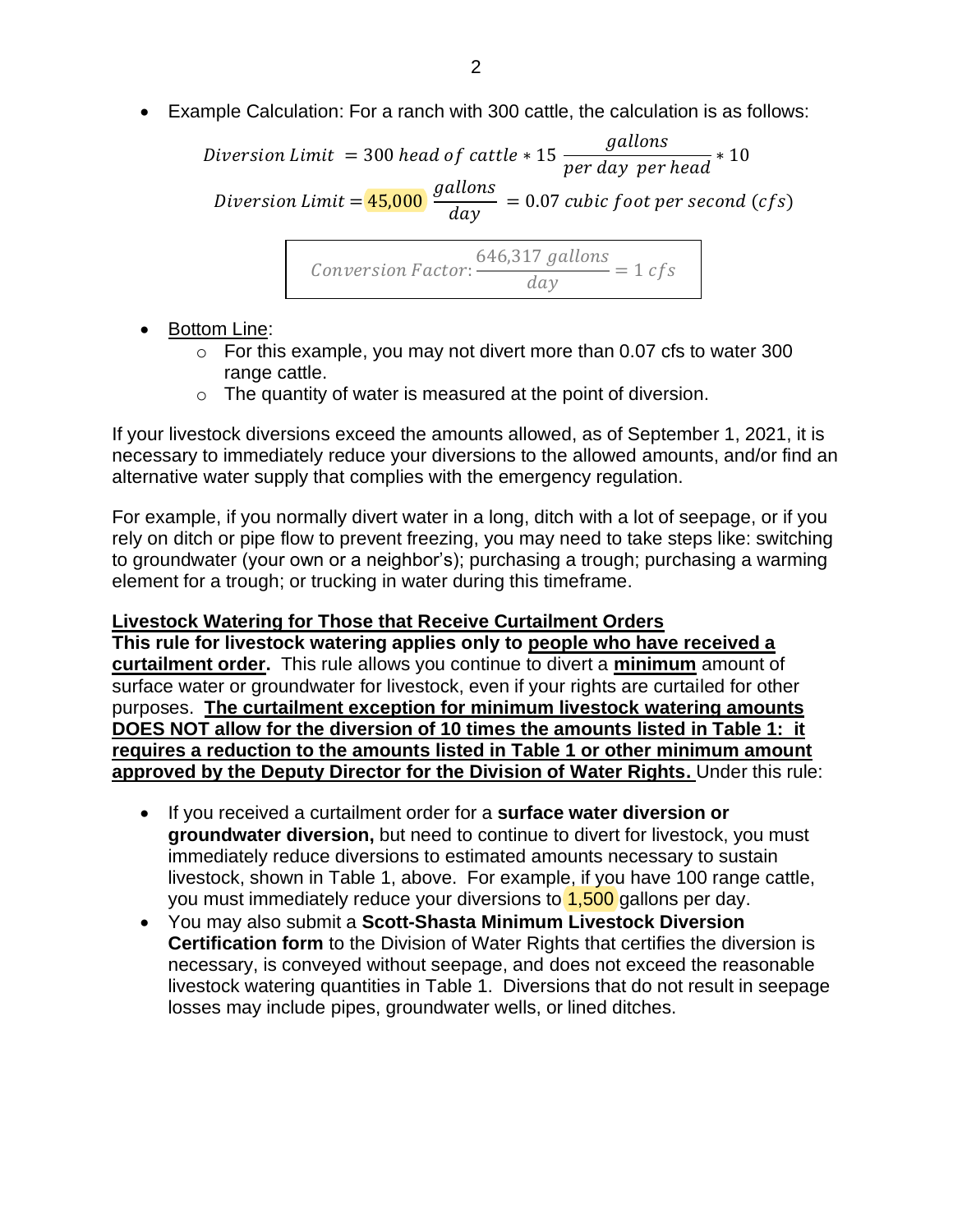- If you are unable to reduce diversions to the minimum amounts in Table 1 you must submit a petition to the Division of Water Rights<sup>1</sup>. It is possible to petition **for additional amounts greater than those permitted in Table 1, but you will need approval from the Deputy Director for the Division of Water Rights in order to divert the greater amount.** The petition must:
	- (1) Describe the specific circumstances that make the requested diversion amount necessary to meet minimum livestock watering needs.
	- (2) Estimate the total amount of water needed.
	- (3) Certify that the water supply will be used only for the stated need.
	- (4) Describe any other additional steps taken to reduce diversions and consumption.
	- (5) Provide the timeframe in which the petitioner expects to reduce usage to no more than the reasonable livestock watering quantities specified in Table 1 (Article 5, section 697), or why minimum livestock needs will continue to require more water.

## **Potential Enforcement**

A water right holder or claimant who diverts water in violation of this regulation may be subject to administrative fines, a cease and desist order, or prosecution in court. The State Water Board has enforcement discretion and decisions related to enforcement and associated penalties are based on the specific circumstances of the violation. Fines may be up to \$1,000 per day of violation. (Wat. Code, §§ 1052, 1055, 1846.)

## **Drought Funding Assistance**

Information on possible funding assistance for drought-related or water conservation projects is available on the State Water Board's **Scott- [River and Shasta River](https://www.waterboards.ca.gov/drought/scott_shasta_rivers/)  [Watersheds Drought Response website](https://www.waterboards.ca.gov/drought/scott_shasta_rivers/)<sup>2</sup>** . Information is available under the dropdown menu titled: *Funding Opportunities*. Of particular interest for immediate actions, the *Emergency Assistance for Livestock, Honeybees, and Farm-Raised Fish Program* can provide reimbursement for increased drought costs for livestock watering, where the watering does not take place on irrigated lands.

The State Water Board encourages you and your neighbors to consider using the above-referenced drought-related funding opportunities to find long-term alternatives to reduce late fall and early winter livestock diversions. This can benefit migrating fish, and help protect your operations against future fluctuations in water availability.

<sup>1</sup> Petititions may submitted through the **[Water Right Form and Survey Submittal](https://public.waterboards.ca.gov/WRInfo)  [Portal](https://public.waterboards.ca.gov/WRInfo)** (https://public.waterboards.ca.gov/*)*. If you have questions, please contact staff using the email address or phone line in the Questions section of this letter.

<sup>2</sup> https://www.waterboards.ca.gov/drought/scott\_shasta\_rivers/